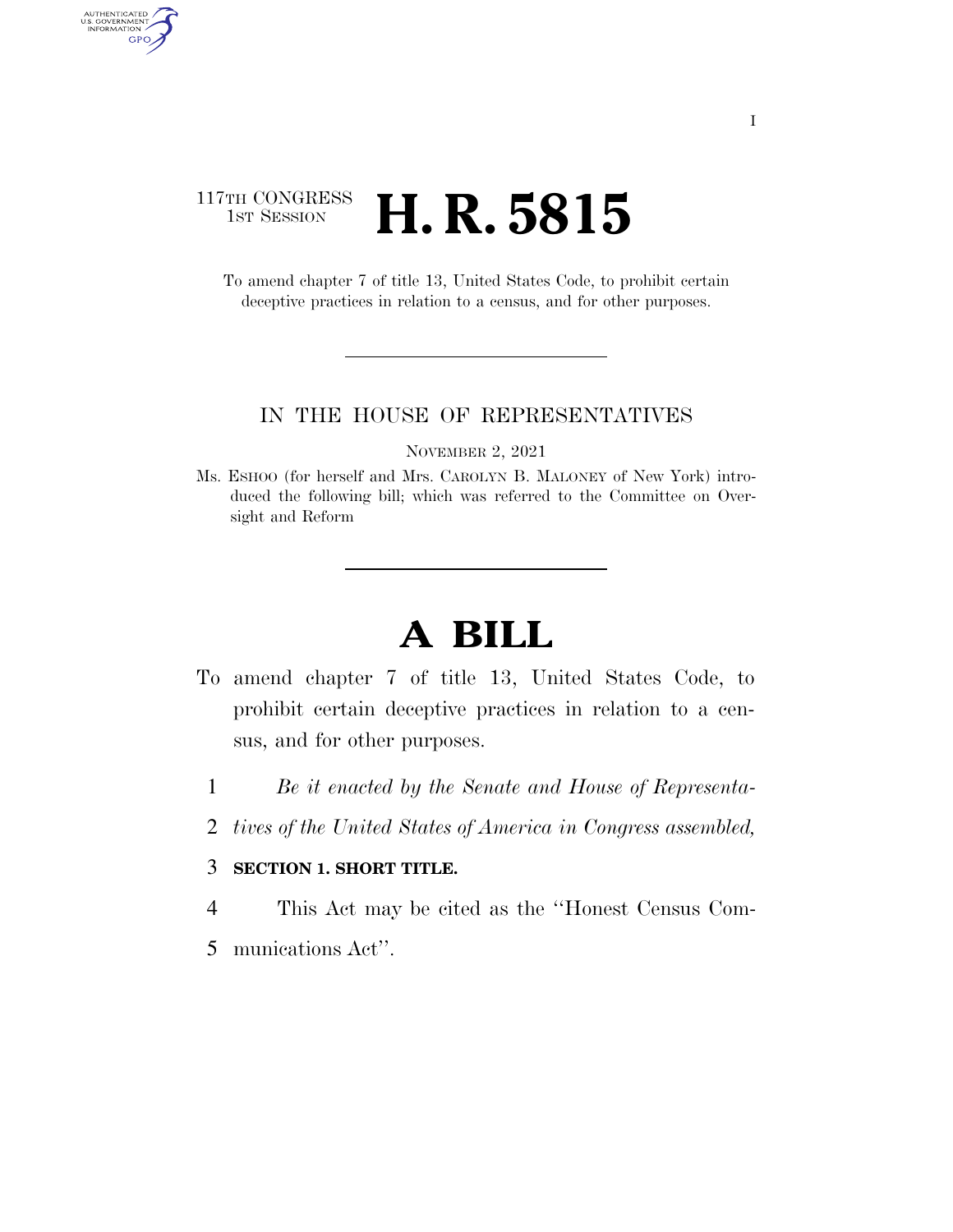| $\mathbf{1}$   | SEC. 2. PROHIBITION ON DECEPTIVE PRACTICES RELAT-        |
|----------------|----------------------------------------------------------|
| $\overline{2}$ | ING TO CENSUS.                                           |
| 3              | (a) IN GENERAL.—Chapter 7 of title 13, United            |
| $\overline{4}$ | States Code, is amended by adding at the end the fol-    |
| 5              | lowing:                                                  |
| 6              | "SUBCHAPTER IV—DECEPTIVE PRACTICES                       |
| $\overline{7}$ | "§251. Prohibition on deceptive practices                |
| 8              | "(a) DEFINITIONS.—In this section—                       |
| 9              | $\cdot\cdot(1)$ the term 'census' means any census under |
| 10             | this title, including the decennial census of popu-      |
| 11             | lation;                                                  |
| 12             | $(2)$ the term 'census-related information'              |
| 13             | means any information regarding-                         |
| 14             | $\lq\lq$ the time, place, or manner of holding           |
| 15             | any census; or                                           |
| 16             | $\lq\lq$ (B) the qualifications for, or restrictions     |
| 17             | on, participation in any census; and                     |
| 18             | $(3)$ the term 'covered communication' means             |
| 19             | any                                                      |
| 20             | $\lq\lq$ written communication;                          |
| 21             | "(B) electronic or digital communication,                |
| 22             | including a communication through a website,             |
| 23             | application, online forum, social media plat-            |
| 24             | form, streaming service, or other means of com-          |
| 25             | munications using the internet or a similar              |
| 26             | communications network; or                               |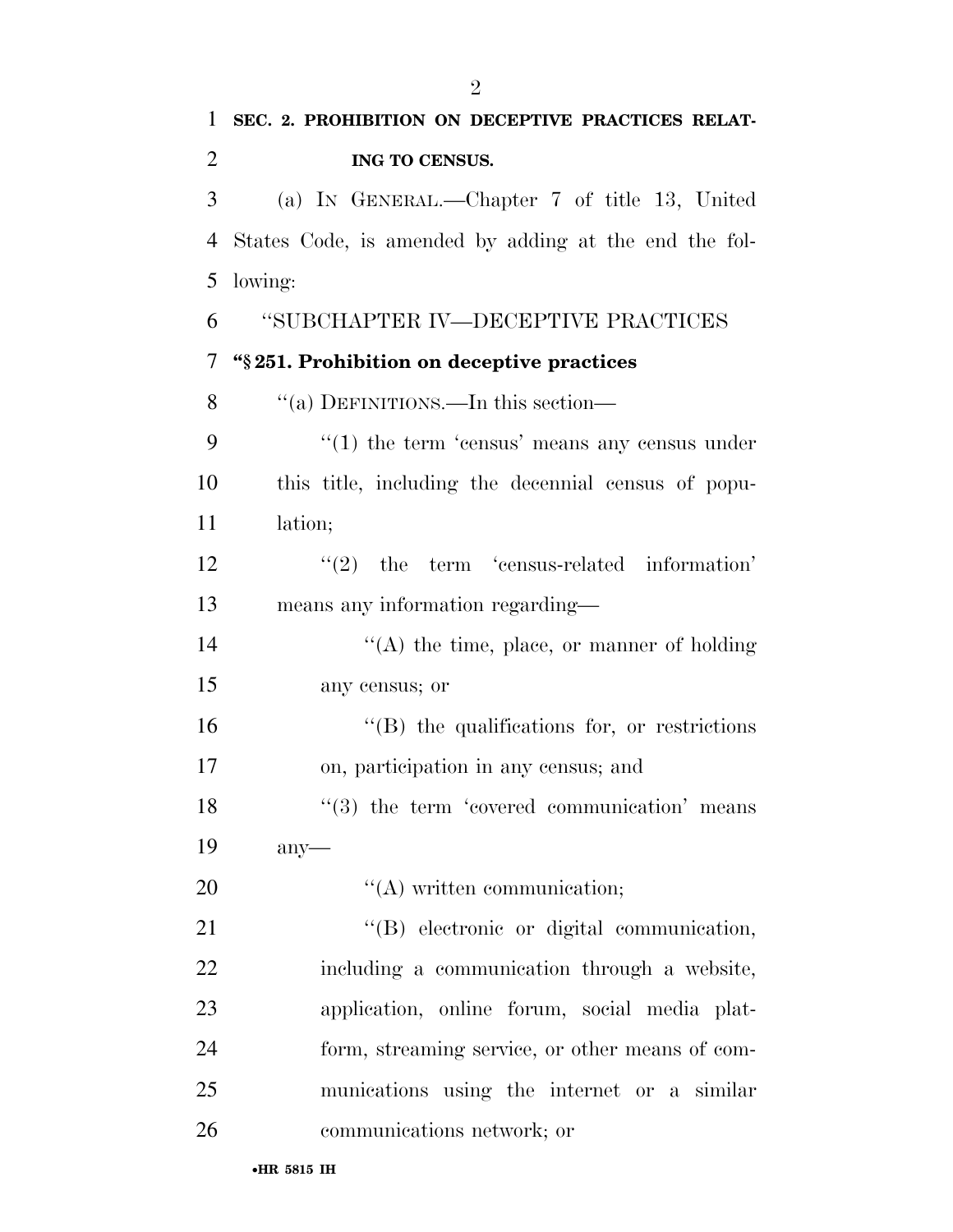$\cdot$  (C) telephonic communication, including any phone call, text message, or other commu- nication sent, received, or transmitted using a wireless or wireline phone or a cellular or other phone network.

 ''(b) PROHIBITION.—It shall be unlawful for any per- son, whether acting under color of law or otherwise, to communicate or cause to be communicated any census-re- lated information by any means, including by means of any covered communication, or to produce any census-re- lated information with the intent that the census-related information be communicated—

 ''(1) knowing the census-related information to be materially false; and

15 "(2) with the intent to impede or prevent an-other person from participating in any census.

17 "(c) CRIMINAL PENALTIES.—Any individual who vio- lates subsection (b) shall be fined in the amount equal to the maximum penalty provided under subsection (d), im-prisoned for not more than 5 years, or both.

21 "(d) CIVIL PENALTIES.—A civil penalty of not more than \$11,181 may be assessed against any individual who violates subsection (b).''.